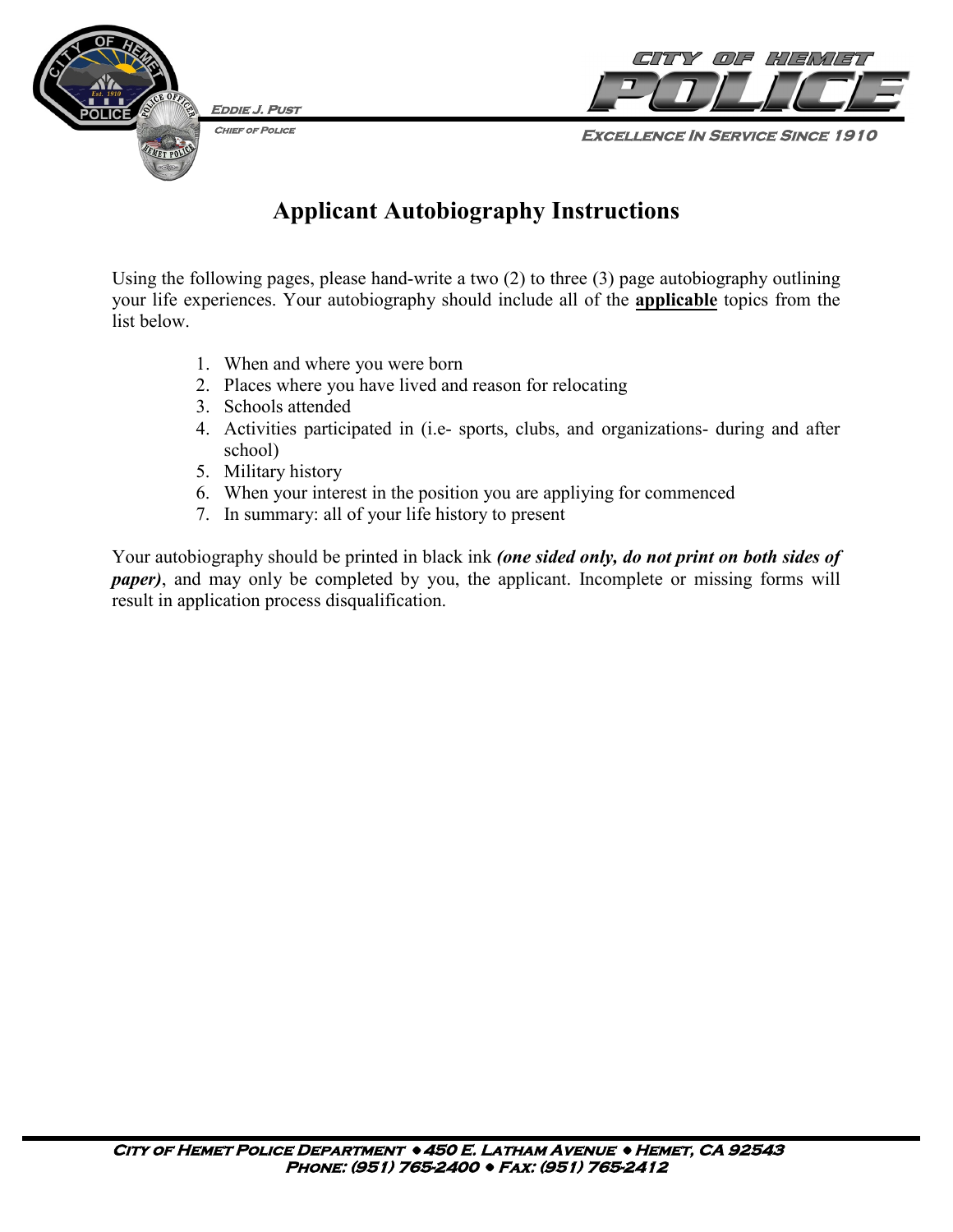## **HEMET POLICE DEPARTMENT Applicant Autobiography**

NAME DATE

*Please write a minimum two-page autobiography that outlines your life experiences. Please print in ink. DO NOT TYPE.* **This autobiography may ONLY be completed by you, the Applicant. Failure to comply may be grounds for disqualification.**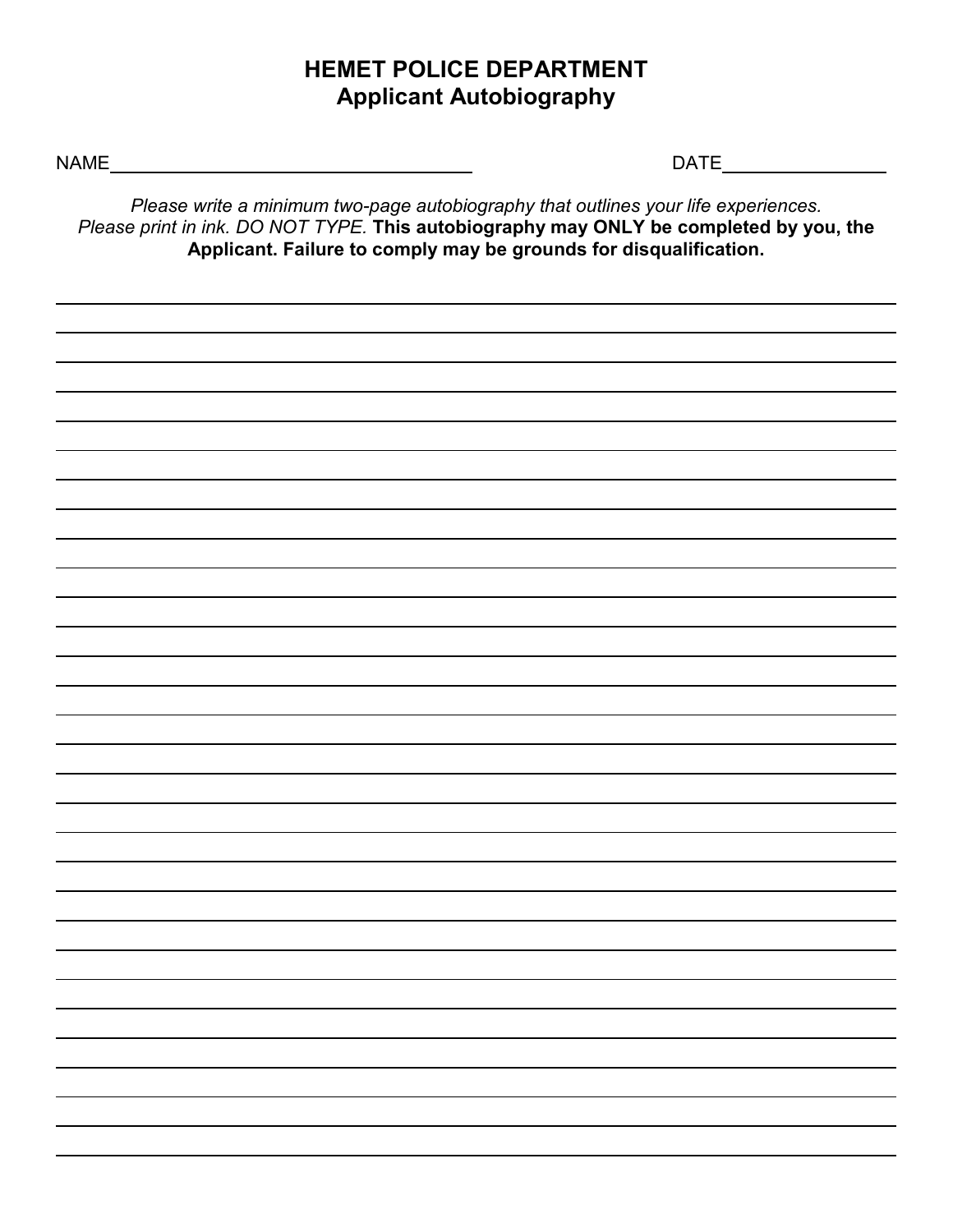